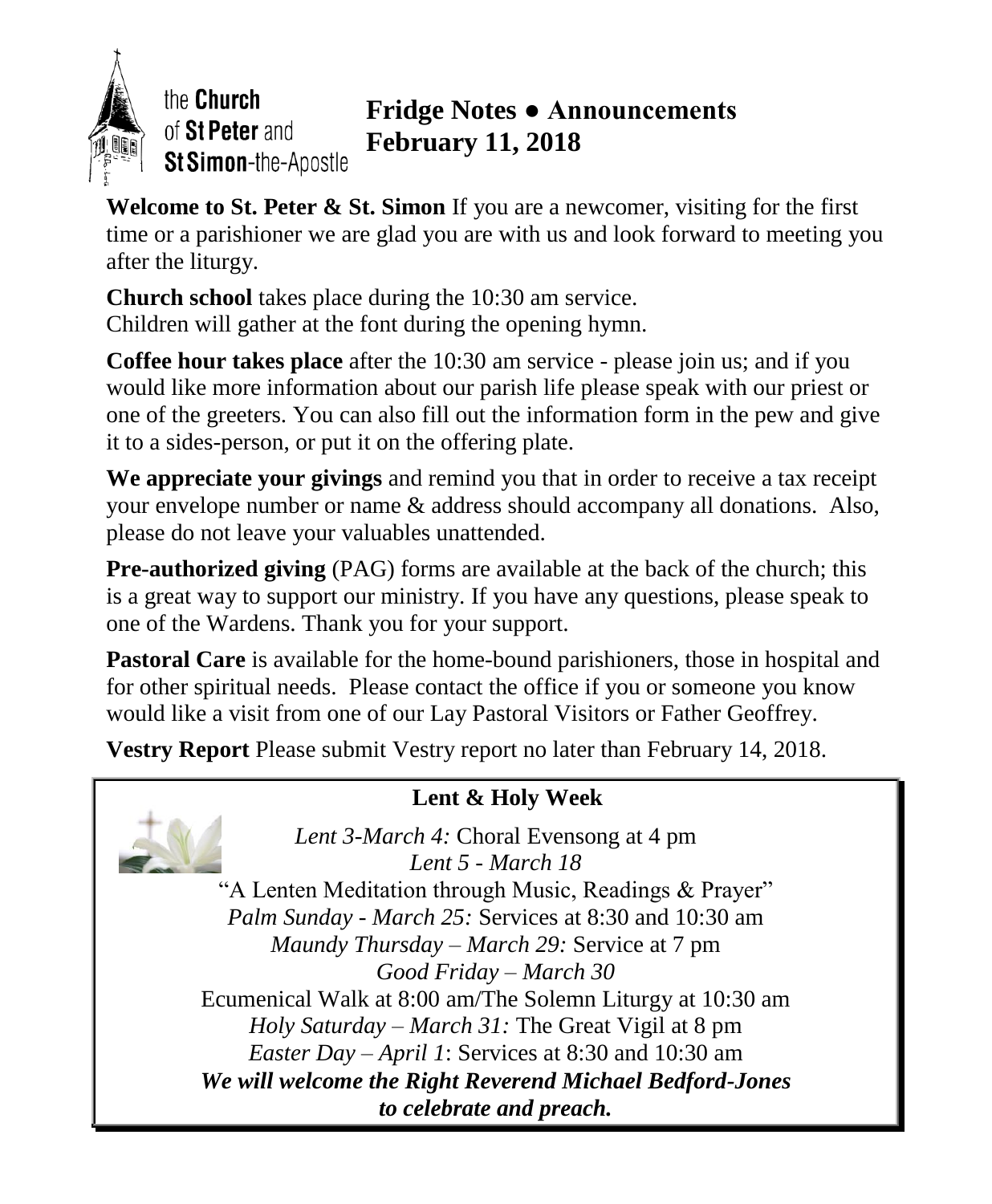### **THIS WEEK AT ST PETER & ST SIMON**

**Wednesday, February 14:** Ash Wednesday 11 am – Holy Eucharist with Anointing for Healing (in the Chapel) 7 pm – Solemn Eucharist & Imposition of Ashes **Sunday, February 18:** The First Sunday in Lent 8:30 am Holy Eucharist celebrated from The *BCP* 9:30 am Coffee & Conversation discussing the readings of the day. 10:30 am Holy Eucharist (Traditional) *Genesis 9.8–17 / 1 Peter 3.18–22 / Mark 1.9–15* **Sunday, February 25:** Annual Vestry **Tuesday, February 27:** 7 pm Stewardship Team Orientation **Sunday, March 4:** 4 pm Lent 3 Choral Evensong **Sunday, March 18:** 4 pm Lent 5 Music, Readings and Prayer **Sunday, March 25:** Palm Sunday **Thursday, March 29:** 7 pm Maundy Thursday Service **Friday, March 30:** 10:30 am Good Friday Service **Saturday, March 31:** 8 pm The Great Vigil **Sunday, April 1:** Easter Day **Last Tuesday of every Month:** 6 pm Candlelight Evening Prayer Service

### **NEW!** Visit the new SPSS website at **www.stpeterstsimon.ca**



Bishop Kevin Robertson invites the clergy and lay people of York-Scarborough to a Town Hall Meeting. Please join us on Saturday, Diocese of Toronto March 3, 2018 at the Church of St. Andrew, Scarborough for an

opportunity to share hopes, dreams and practical ideas about ministry in your parish and the wider community. We will explore where God may be leading us as we look to the future. This event is open to all clergy and lay people across York-Scarborough.

# **Social Justice and Advocacy**

 **Social Justice Vestry Motion on Affordable Housing & Homelessness** February is Vestry month! Archbishop Colin has asked all parishes in the Diocese to consider supporting this year's social justice vestry motion on affordable housing and homelessness. The motion and backgrounder, as well as many other resources for learning more about this issue, are available on the Diocesan website at [www.toronto.anglican.ca/sjac-vestrymotion](http://r20.rs6.net/tn.jsp?f=001Ekn5tszf_3PgAvMWrMwZ1haq9u_Jdv1rjh_60zqlAkrknY8VrhIl2_FHRXvvneMHTWU4QOFjpfUn3NCRARSC4bkLBv1fzkk7pVpUbOkhMDJox6sj6p5ceeOFMAlDnq_HqSLY8xT7RC45WynQdDH369JhwtTYdqLPQSjWJWQl6GqXiX0gALlOb1H4Ot7Zst8wx49ZMOFtPys=&c=A0AdZXVKigjeWe-XQ8bUjRhm9brRAF9eD_QN5zFKwoHHAUv9iZuW4w==&ch=VXbPTBvDqz2WGGsVAcgdE3i0ovmJS0jaLI8XmkuHSsCeZUQPrLxIuA==) . Thanks to all who attended the workshops this past month - you can find all the materials presented on the website as well.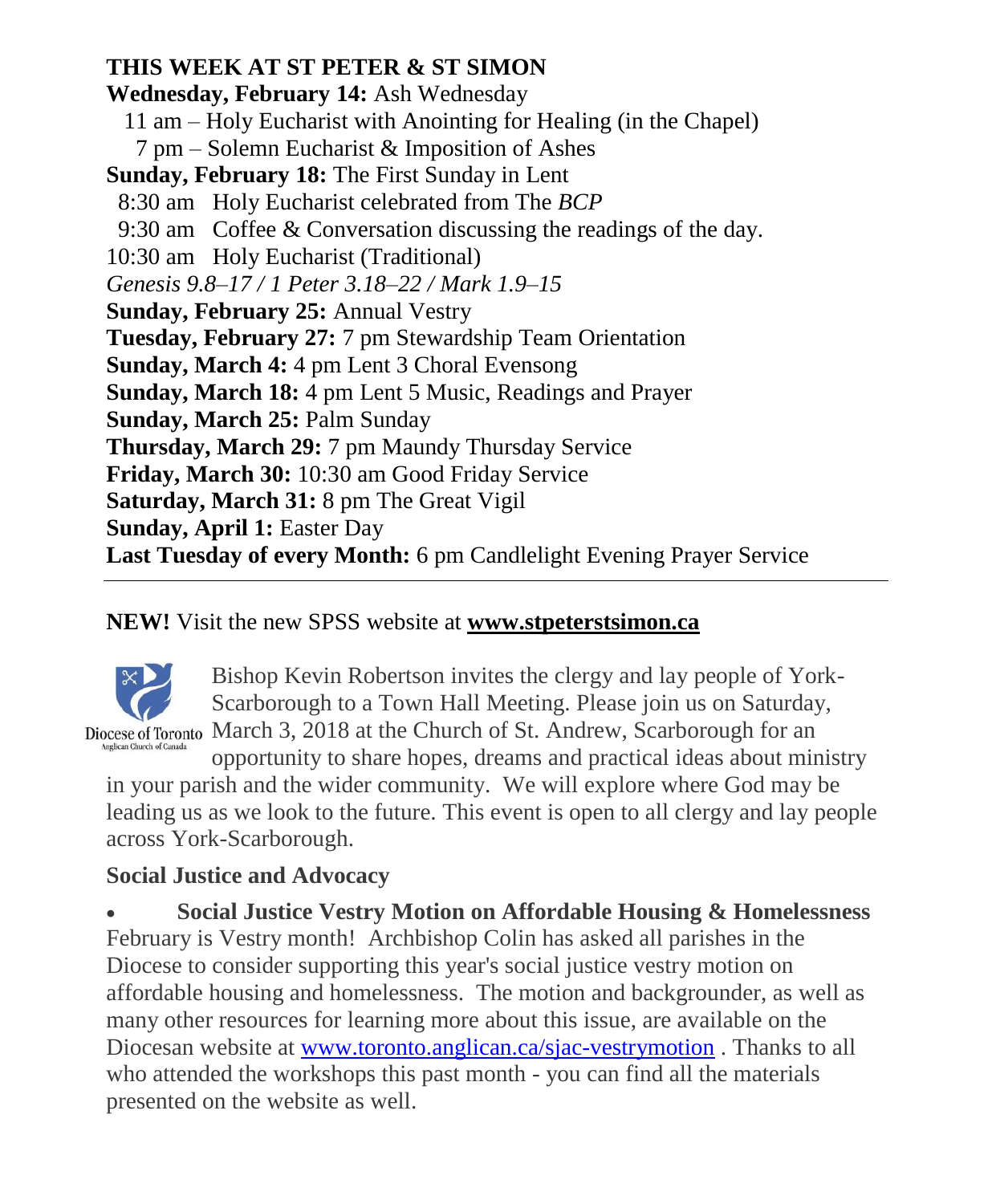#### **About the postlude today:**

This is an admittedly self-centered selection; however, the music and the lyrics are full of Reformation history with profound and lasting consequences on the world. It is a fantasia on the Dutch National Anthem, and that is the self -indulgence. Interestingly, it is the oldest national anthem in the world, composed as a hymn tune in 1585, with the lyrics centered on the William of Orange, who liberated the country from the colonization and yoke of the Spanish occupation and Inquisition in 1570. He was assassinated by a catholic zealot in 1585 when he was shot in a house in Delft. As a result, all monarchs are now buried in the Nieuwe Kerk in the Delft Main square. His great grand son became the British monarch, with his wife Mary, in 1688 precisely because England wanted a protestant monarch, and regrettably he is associated with the three centuries of Irish Troubles commencing in the Siege of Londonderry in 1690.

That single act of Reformation violence, like the Henry VIII divorce decision, had profound world consequences. The Netherlands decided not to replace the king, but instead became a loose federation of independent city states. This was an extraordinary decision, as national governance and authority in Europe had always resided in a sovereign, with political marriages between states. More interestingly, these independent city states were managed by a committee of commercial leaders or stadhouders, not a single ruler. Some of you may have seen Rembrandt's Night Watch, and this is a painting of the stadhouders going out to stand on the city walls and protect it at night.

That independent political structure supported and encouraged reformation and liberal thinkers such as Spinoza, John Locke, Hugo Grotius (he started international law, and that is partially why the World Court is in The Hague), Erasmus, and Rene Descartes to live and study there, and out of that grew the political theory of a federal system of strong provinces or states. Many persons fearing religious persecution fled there, including French Huguenots, as did Charles II during the Cromwell's Commonwealth before returning in 1660. There is a church in Leiden, the Sint Pieterskerk, where a sermon was preached in 1619, causing that congregation to 'leave and build a New Jerusalem'. They became the passengers on the Mayflower and landed on Plymouth Rock in Massachusetts to start their new Quaker colony.

In addition, the first publicly traded company, The Dutch East Indies Company and the first stock market developed in 1603, out of the belief that the strength of the state was in the economy, run by the collective, managed by the people, and not through a sovereign. This political model completely informed the American revolutionary thinkers, when they developed their declaration of independence in 1776 as well as their constitution, as well as informing the British when they drafted the British North America Act in 1867 for us.

It will therefore not surprise you that the City of Amsterdam (where I was born), made the first ever sovereign loan to the US colonies in 1778, to finance and support their war of independence against the British. All this from an assassin's bullet.

*Johan van 't Hof*